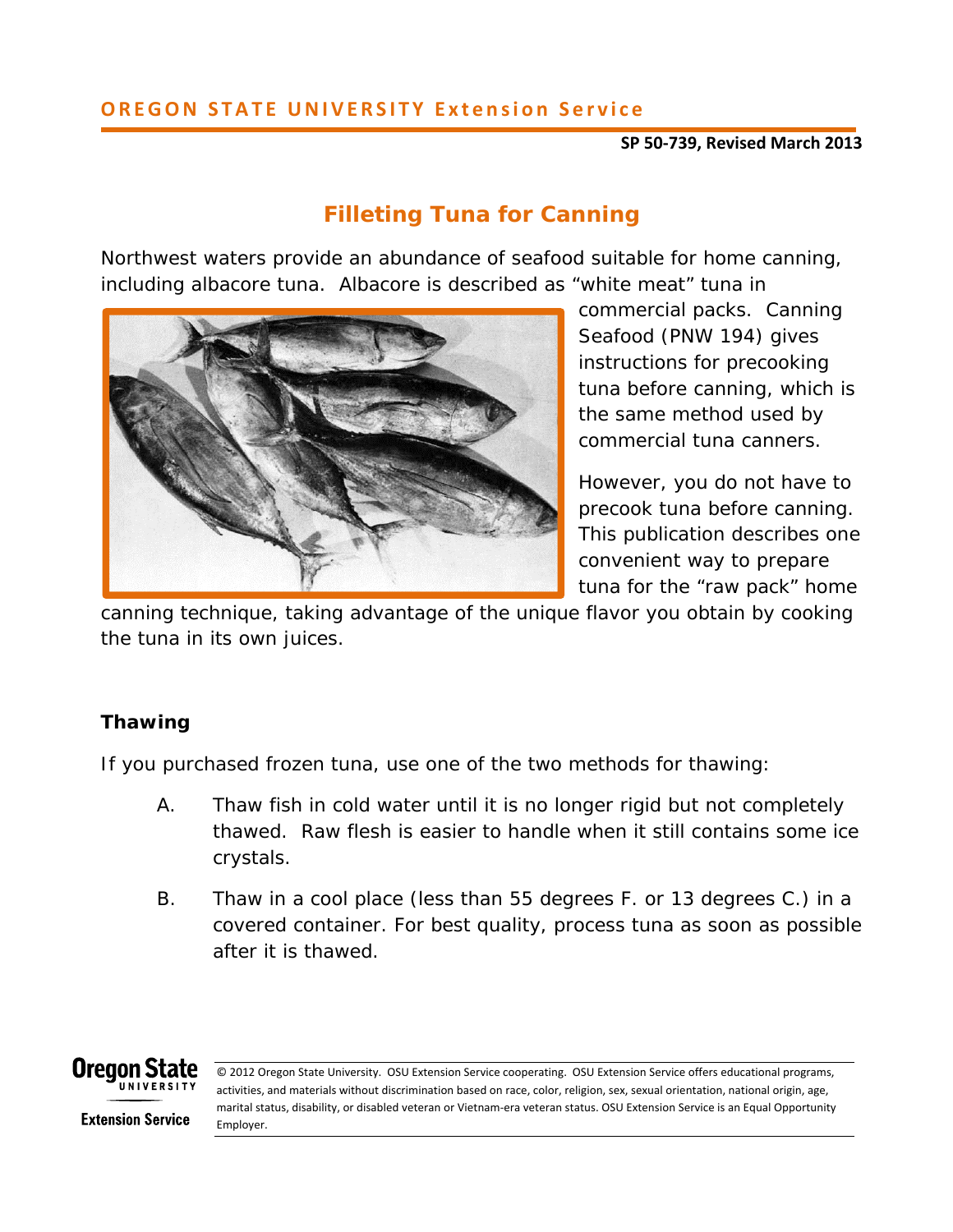

1. When filleting any fish, sharp knives are essential for success. The tuna anatomy is different from that of most Northwest fish. Rather than running like a ridge from the top of the head to the tail, the spinal column runs down the center of the fish and is surrounded by four loins that are separated by intermuscular bones.



2. Begin by cutting down the length of the back along one side of the dorsal fin. Cut completely to the spinal column in the center of the fish, using the dorsal fin and its bones as a guide.



3. Cut around the gill and pectoral fin (the long fin on the side).



4. Slide fingers under the skin and peel toward the belly, exposing both loins.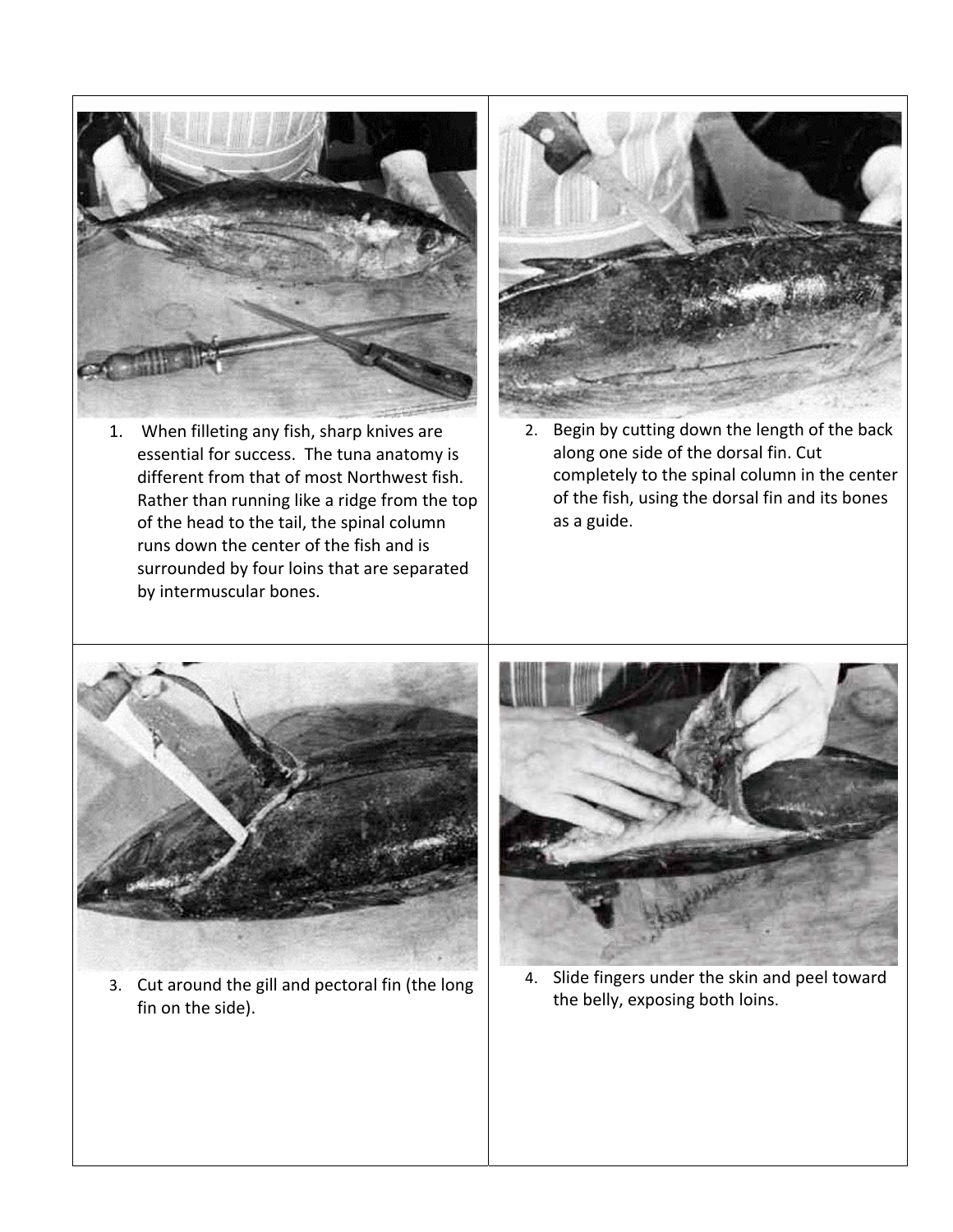

5. Use fingers to separate the upper loin from bones.



6. Remove the upper loin completely.



7. Also use fingers to remove the lower loin, being sure to avoid the entrail sack, which should remain attached to the carcass.



8. Use fingers to remove the band of dark flesh from the center of each loin. Sometimes knife cuts are helpful for complete removal. The dark flesh is stronger flavored and can affect the delicate tuna flavor. Some people enjoy the taste of this dark flesh. It also makes good pet food (cook first).